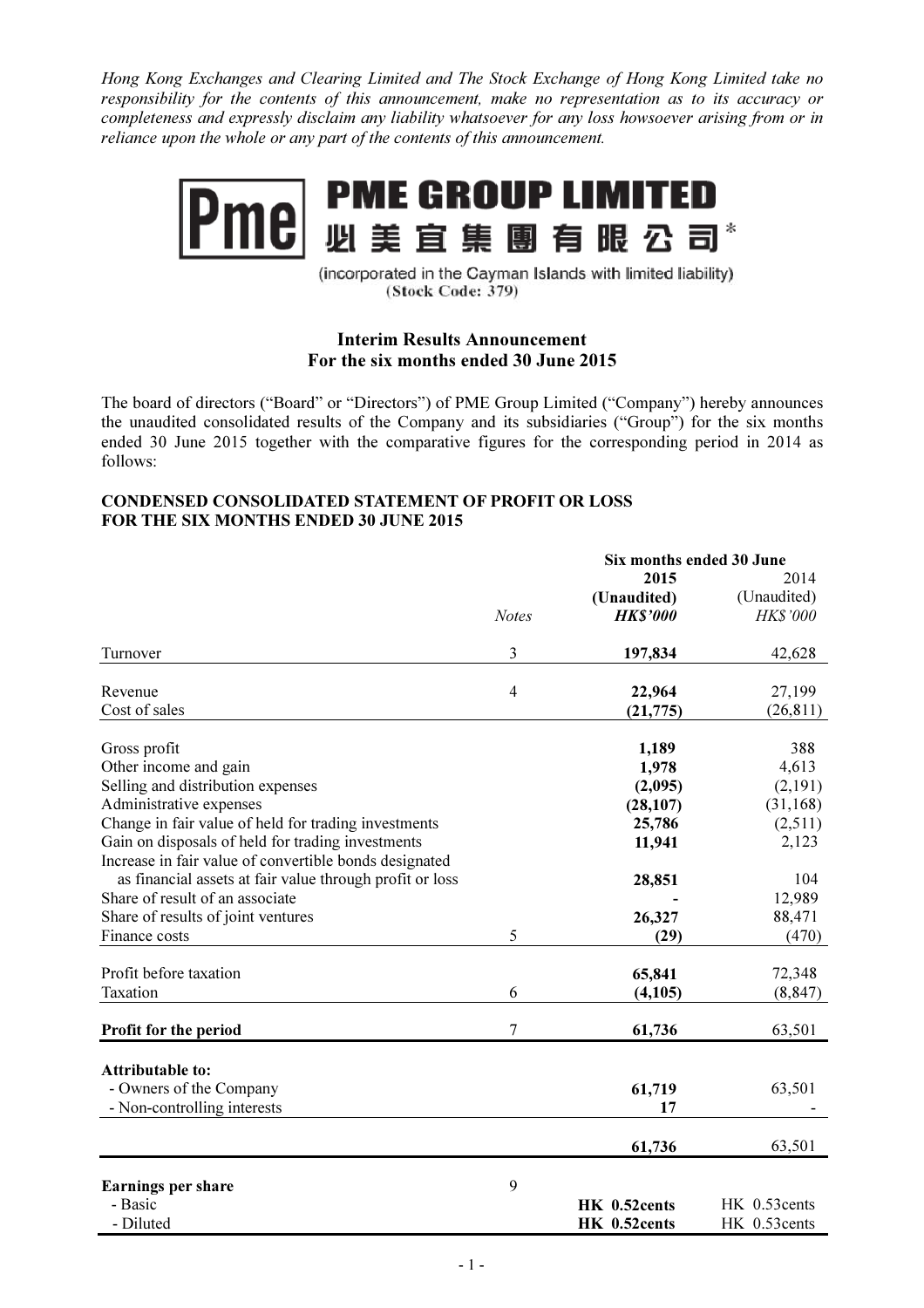## CONDENSED CONSOLIDATED STATEMENT OF PROFIT OR LOSS AND OTHER COMPREHENSIVE INCOME FOR THE SIX MONTHS ENDED 30 JUNE 2015

|                                                                   | Six months ended 30 June |                 |  |
|-------------------------------------------------------------------|--------------------------|-----------------|--|
|                                                                   | 2015                     | 2014            |  |
|                                                                   | (Unaudited)              | (Unaudited)     |  |
|                                                                   | <b>HK\$'000</b>          | <b>HK\$'000</b> |  |
| Profit for the period                                             | 61,736                   | 63,501          |  |
| Other comprehensive income                                        |                          |                 |  |
| Items that may be reclassified subsequently<br>to profit or loss: |                          |                 |  |
| Share of other comprehensive income                               |                          |                 |  |
| of an associate                                                   |                          | 519             |  |
| Share of other comprehensive income                               |                          |                 |  |
| of joint ventures                                                 | 815                      | 1,563           |  |
| Other comprehensive income for the period                         | 815                      | 2,082           |  |
| Total comprehensive income for the period                         | 62,551                   | 65,583          |  |
| Total comprehensive income attributable to:                       |                          |                 |  |
| - Owners of the Company                                           | 62,534                   | 65,583          |  |
| - Non-controlling interests                                       | 17                       |                 |  |
|                                                                   |                          |                 |  |
|                                                                   | 62,551                   | 65,583          |  |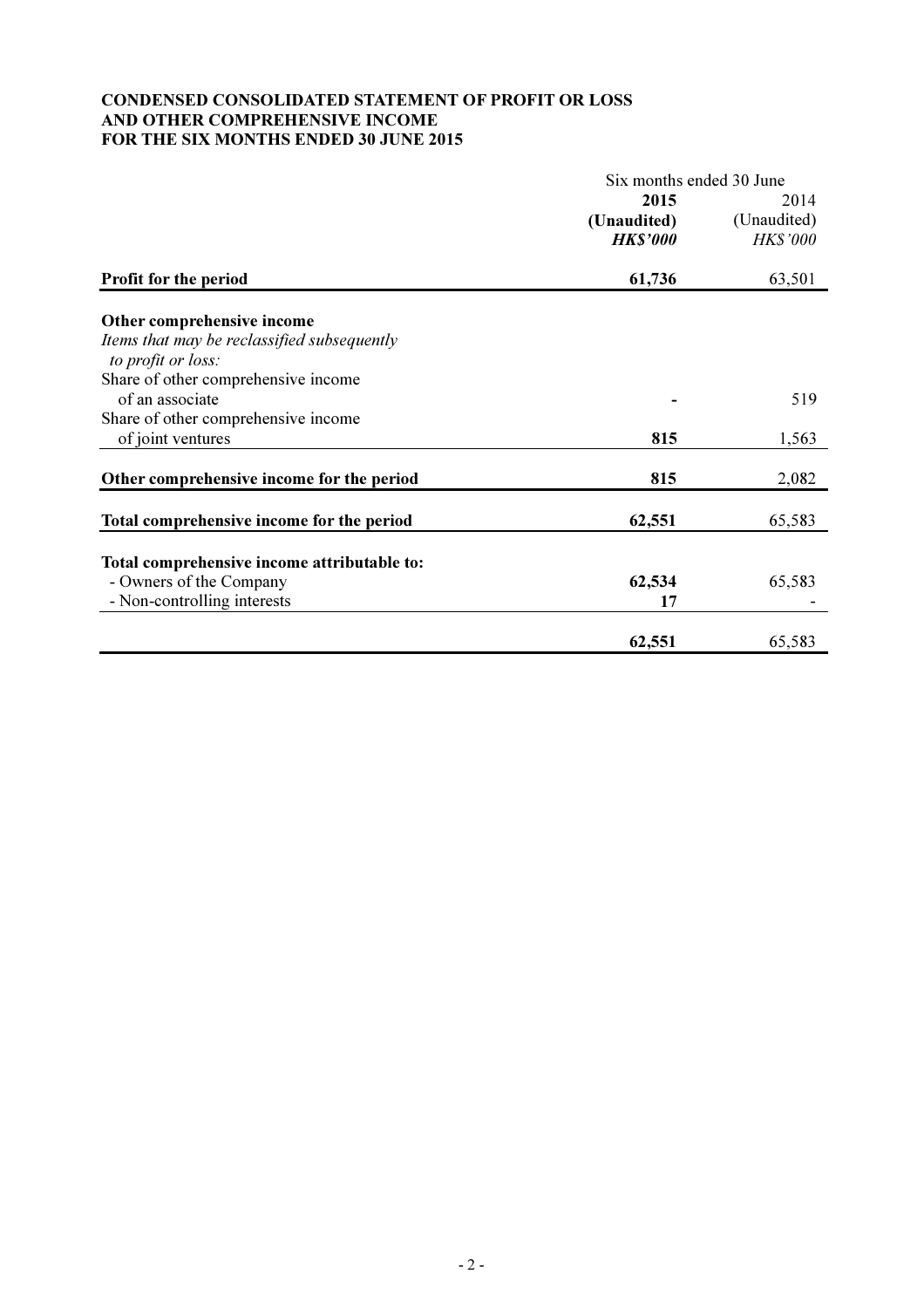# CONDENSED CONSOLIDATED STATEMENT OF FINANCIAL POSITION AS AT 30 JUNE 2015

|                                                     |              | 30 June         | 31 December     |
|-----------------------------------------------------|--------------|-----------------|-----------------|
|                                                     |              | 2015            | 2014            |
|                                                     |              | (Unaudited)     | (Audited)       |
|                                                     | <b>Notes</b> | <b>HK\$'000</b> | <b>HK\$'000</b> |
|                                                     |              |                 |                 |
| <b>Non-Current Assets</b>                           |              |                 |                 |
| Plant and equipment                                 |              | 1,608           | 1,883           |
| Available-for-sale investments                      |              | 2,500           | 2,500           |
| Interests in joint ventures                         |              | 901,725         | 874,583         |
| Club debentures                                     |              | 350             | 350             |
|                                                     |              | 906,183         | 879,316         |
| <b>Current Assets</b>                               |              |                 |                 |
| Inventories                                         |              | 7,844           | 8,778           |
| Trade receivables, other receivables,               |              |                 |                 |
| deposits and prepayments                            | 10           | 18,642          | 28,563          |
| Convertible bonds designated as financial assets at |              |                 |                 |
| fair value through profit or loss                   |              | 74,079          | 45,228          |
| Held for trading investments                        |              | 33,465          | 88,485          |
| Deposits placed with financial institutions         |              | 144,529         | 7,051           |
| Bank balances and cash                              |              | 243,273         | 346,144         |
|                                                     |              | 521,832         | 524,249         |
|                                                     |              |                 |                 |
| <b>Current Liabilities</b>                          |              |                 |                 |
| Trade and other payables and accruals               | 11           | 51,194          | 93,044          |
| Amount due to a joint venture                       |              | 73              | 75              |
| Taxation payable                                    |              | 38,480          | 36,985          |
| Obligations under finance leases                    |              | 730             | 730             |
|                                                     |              | 90,477          | 130,834         |
| <b>Net Current Assets</b>                           |              | 431,355         | 393,415         |
|                                                     |              |                 |                 |
| <b>Total Assets less Current Liabilities</b>        |              | 1,337,538       | 1,272,731       |
|                                                     |              |                 |                 |
| <b>Capital and Reserves</b>                         |              |                 |                 |
| Share capital                                       |              | 119,192         | 119,192         |
| Reserves                                            |              | 1,196,512       | 1,133,978       |
| Equity attributable to owners of the Company        |              | 1,315,704       | 1,253,170       |
| Non-controlling interests                           |              | 862             | 845             |
| <b>Total Equity</b>                                 |              | 1,316,566       | 1,254,015       |
|                                                     |              |                 |                 |
| <b>Non Current Liabilities</b>                      |              |                 |                 |
| Obligations under finance leases                    |              | 504             | 858             |
| Deferred tax liabilities                            |              | 20,468          | 17,858          |
|                                                     |              |                 |                 |
|                                                     |              | 20,972          | 18,716          |
|                                                     |              | 1,337,538       |                 |
|                                                     |              |                 | 1,272,731       |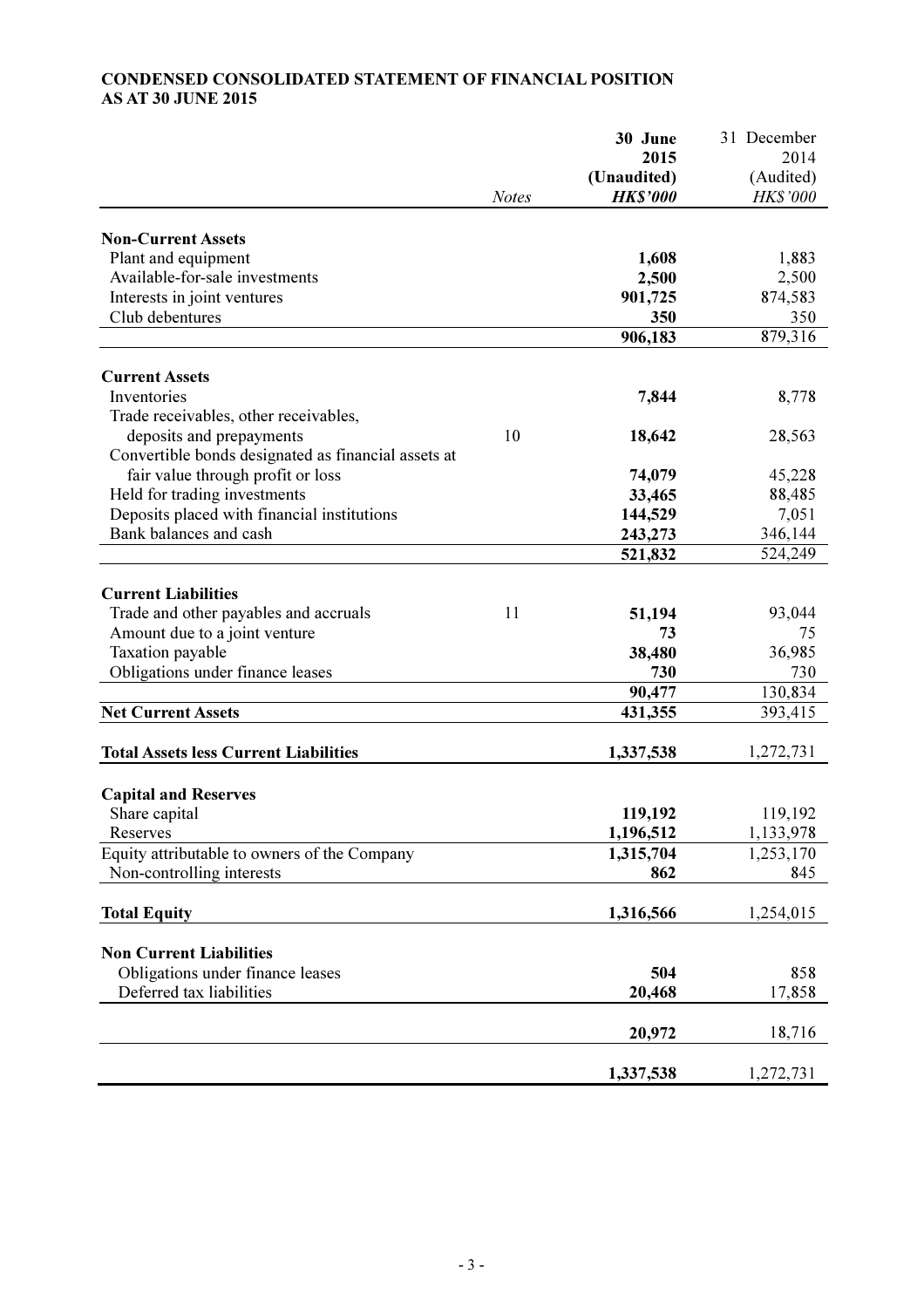## **NOTES**

#### 1. BASIS OF PRESENTATION

 The condensed consolidated financial statements for the six months ended 30 June 2015 have been prepared in accordance with the Hong Kong Accounting Standard ("HKAS") 34 "Interim Financial Reporting" issued by the Hong Kong Institute of Certified Public Accountants ("HKICPA") and the applicable disclosure requirements of Appendix 16 to the Rules Governing the Listing of Securities ("Listing Rules") on The Stock Exchange of Hong Kong Limited.

### 2. PRINCIPAL ACCOUNTING POLICIES

The condensed consolidated financial statements have been prepared on the historical cost basis other than certain financial instruments measured at fair value through profit or loss and investment properties measured at fair value.

 The accounting policies and methods of computation used in the condensed consolidated financial statements for the six months ended 30 June 2015 are the same as those followed in the preparation of the Company's annual financial statements for the year ended 31 December 2014.

 In the current interim period, the Group has adopted and applied, for the first time, certain new interpretation and amendments to the Hong Kong Financial Reporting Standards ("HKFRSs") issued by the HKICPA that are mandatorily effective for the current interim period.

The application of these new interpretation and amendments to HKFRSs in the current interim period has had no material effect on the amounts reported in the condensed consolidated financial statements and/or disclosures set out in the condensed consolidated financial statements.

## 3. TURNOVER

Turnover represents the amounts received and receivable from sales of polishing materials and equipment, net of allowances and returns and gross proceeds from sale of held for trading investments during the period.

|                                                          | Six months ended 30 June |                |
|----------------------------------------------------------|--------------------------|----------------|
|                                                          | 2014<br>2015             |                |
|                                                          | (Unaudited)              | (Unaudited)    |
|                                                          | <b>HK\$'000</b>          | <b>HKS'000</b> |
| Sales of polishing materials and equipment               | 22,964                   | 27,199         |
| Gross proceeds from sale of held for trading investments | 174,870                  | 15,429         |
|                                                          |                          |                |
|                                                          | 197,834                  | 42.628         |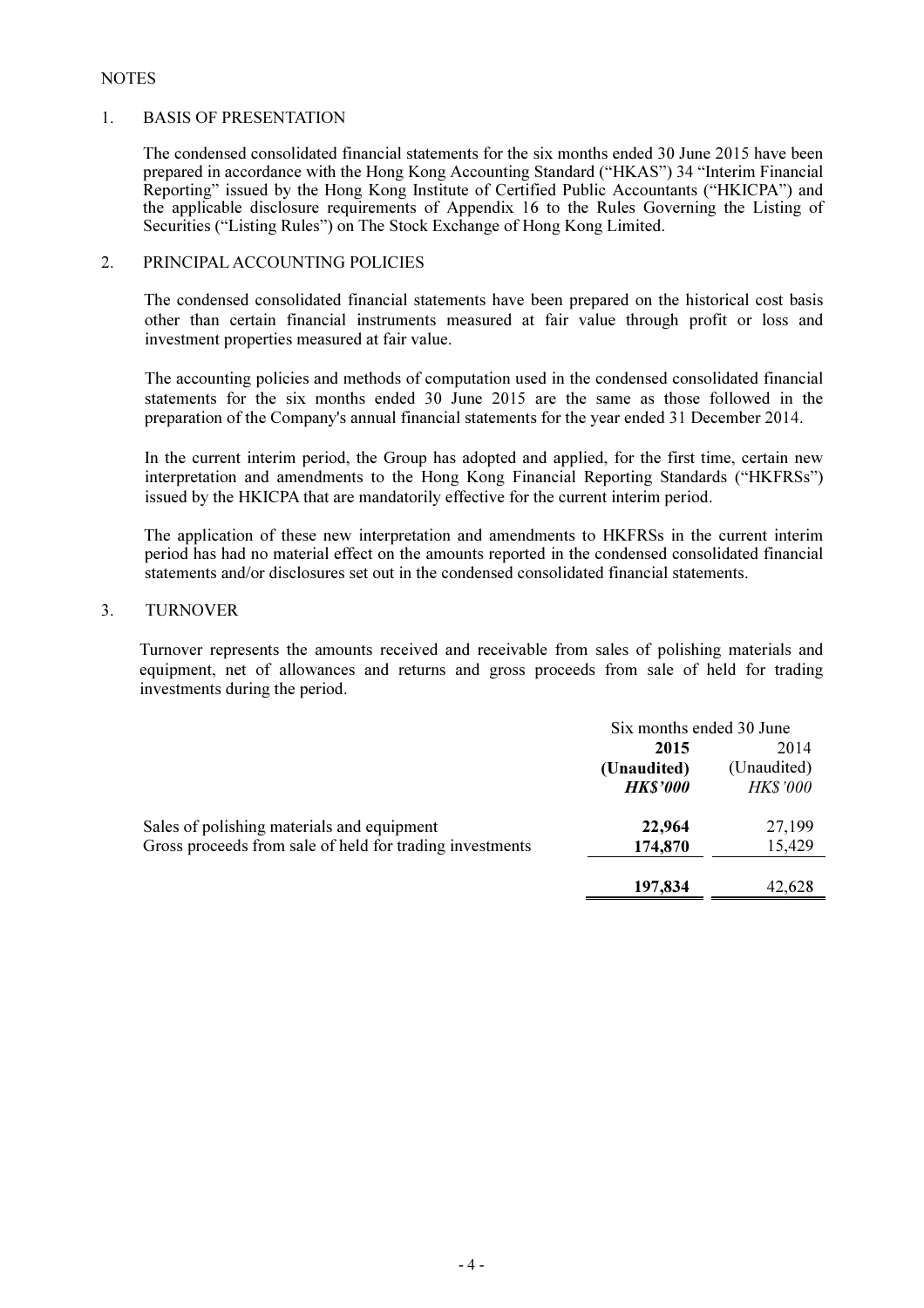## 4. SEGMENTAL INFORMATION

Information reported to the Board, being the chief operating decision maker, for the purpose of resource allocation and performance assessment focuses on the nature of the operations of the Group.

The Group's operating and reportable segments are as follows:

| Polishing materials and equipment - |                          | sale of polishing materials and equipment                                                                                                        |
|-------------------------------------|--------------------------|--------------------------------------------------------------------------------------------------------------------------------------------------|
| Terminal and logistics services     | $\sim$                   | loading and discharging services, storage services, and<br>leasing of terminal facilities and equipment                                          |
| Investment                          | $\overline{\phantom{a}}$ | investments in held for trading investments, convertible<br>bonds, available-for-sale investments, derivative financial<br>assets and associates |

The analysis of the revenue and segment result of the Group by operating and reporting segments is as follows:

|                                   | Revenue        |                          | Segment result |                 |
|-----------------------------------|----------------|--------------------------|----------------|-----------------|
|                                   |                | Six months ended 30 June |                |                 |
|                                   | 2015           | 2014                     | 2015           | 2014            |
|                                   | (Unaudited)    | (Unaudited)              | (Unaudited)    | (Unaudited)     |
|                                   | <b>HKS'000</b> | <b>HKS'000</b>           | <b>HKS'000</b> | <i>HK\$'000</i> |
| <b>Segments</b>                   |                |                          |                |                 |
| Polishing materials and equipment | 22,964         | 27,199                   | (4,739)        | (5,771)         |
| Terminal and logistics services   |                |                          | 17,105         | 69,880          |
| Investment                        |                |                          | 57,405         | 12,699          |
|                                   | 22,964         | 27,199                   | 69,771         | 76,808          |
| Unallocated corporate expenses    |                |                          | (5,879)        | (8,603)         |
| Unallocated other income and gain |                |                          | 1,978          | 4,613           |
| Unallocated finance costs         |                |                          | (29)           | (470)           |
| Profit before taxation            |                |                          | 65,841         | 72,348          |

 The analysis of the assets and liabilities of the Group by operating and reporting segments is as follows:

|                                   | Assets         |                | Liabilities    |                 |
|-----------------------------------|----------------|----------------|----------------|-----------------|
|                                   | 30 June        | 31 December    | 30 June        | 31 December     |
|                                   | 2015           | 2014           | 2015           | 2014            |
|                                   | (Unaudited)    | (Audited)      | (Unaudited)    | (Audited)       |
|                                   | <b>HKS'000</b> | <b>HKS'000</b> | <b>HKS'000</b> | <b>HK\$'000</b> |
| <b>Segments</b>                   |                |                |                |                 |
| Polishing materials and equipment | 40,108         | 44,971         | 9.879          | 10,788          |
| Terminal and logistics services   | 1,050,490      | 1,021,687      | 14,756         | 19,580          |
| Investment                        | 241,080        | 153,617        | 68,258         | 67,046          |
| Unallocated corporate items       | 96,337         | 183,290        | 18,556         | 52,136          |
|                                   | 1,428,015      | 1,403,565      | 111,449        | 149,550         |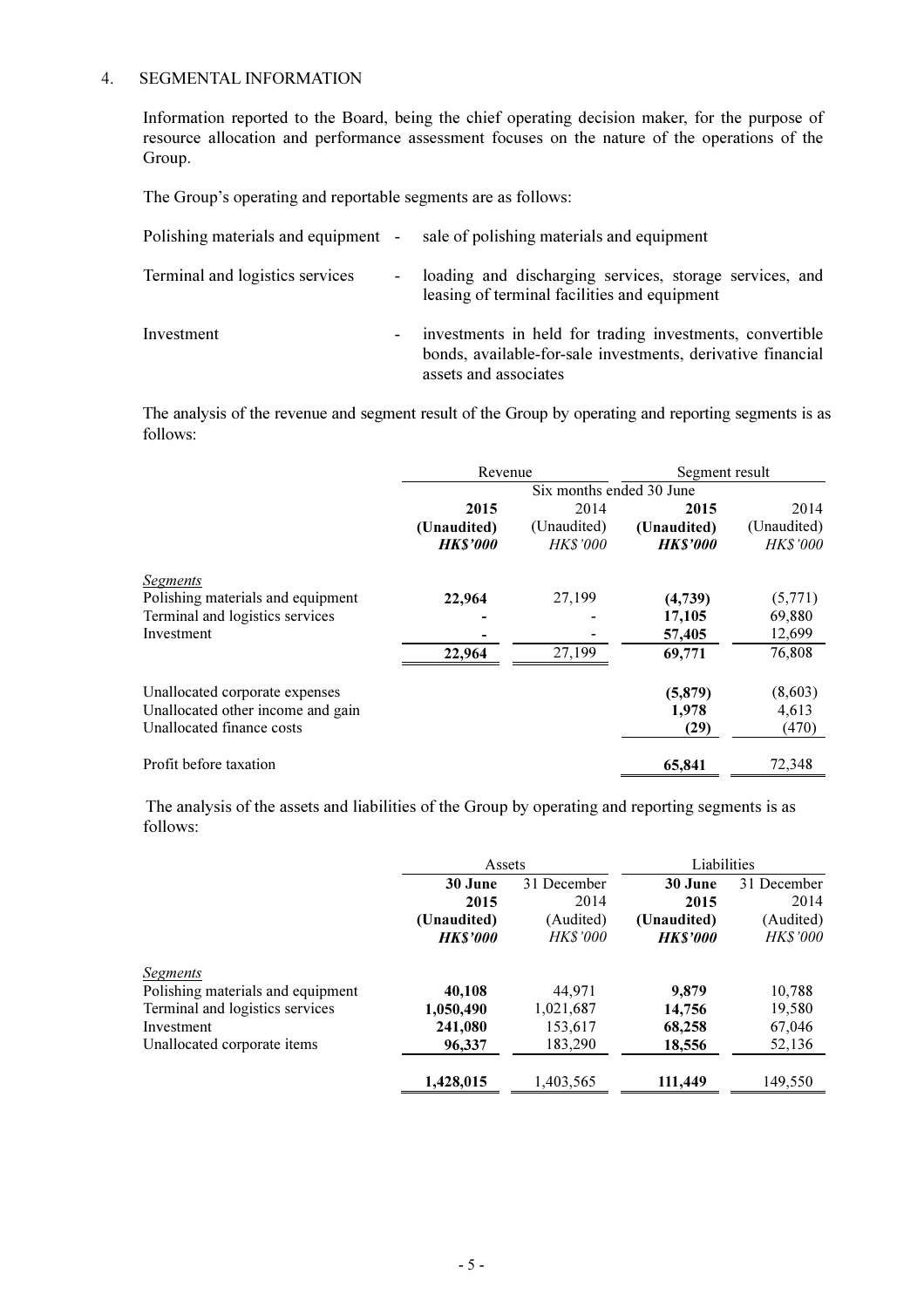# 5. FINANCE COSTS

6.

|                                                                                            | Six months ended 30 June<br>2015<br>(Unaudited)<br><b>HK\$'000</b> | 2014<br>(Unaudited)<br><b>HK\$'000</b> |
|--------------------------------------------------------------------------------------------|--------------------------------------------------------------------|----------------------------------------|
| Interest on other loan wholly repayable within one year<br>Finance lease charges           | 29                                                                 | 391<br>79                              |
|                                                                                            | 29                                                                 | 470                                    |
| <b>TAXATION</b>                                                                            |                                                                    |                                        |
|                                                                                            | Six months ended 30 June<br>2015<br>(Unaudited)<br><b>HK\$'000</b> | 2014<br>(Unaudited)<br><b>HK\$'000</b> |
| The charge comprises:                                                                      |                                                                    |                                        |
| Current tax<br>- Hong Kong profits tax                                                     | 1,495                                                              |                                        |
| Deferred tax<br>- Withholding tax on undistributed profits of<br>joint ventures in the PRC | 2,610                                                              | 8,847                                  |
|                                                                                            | 4,105                                                              | 8,847                                  |
| PROFIT FOR THE PERIOD                                                                      |                                                                    |                                        |

# 7. PROFIT FOR THE PERIOD

|                                               | Six months ended 30 June |                 |  |
|-----------------------------------------------|--------------------------|-----------------|--|
|                                               | 2014<br>2015             |                 |  |
|                                               | (Unaudited)              | (Unaudited)     |  |
|                                               | <b>HKS'000</b>           | <b>HK\$'000</b> |  |
| Profit for the period has been                |                          |                 |  |
| arrived at after charging (crediting):        |                          |                 |  |
| Depreciation of property, plant and equipment | 358                      | 788             |  |
| Cost of inventories recognised as expenses    | 21,775                   | 26,811          |  |
| Impairment loss on trade receivables          | 272                      | 500             |  |
| Interest income                               | (1, 819)                 | (3,658)         |  |

# 8. DIVIDEND

The Board does not recommend payment of an interim dividend for the six months ended 30 June 2015 (six months ended 30 June 2014: Nil).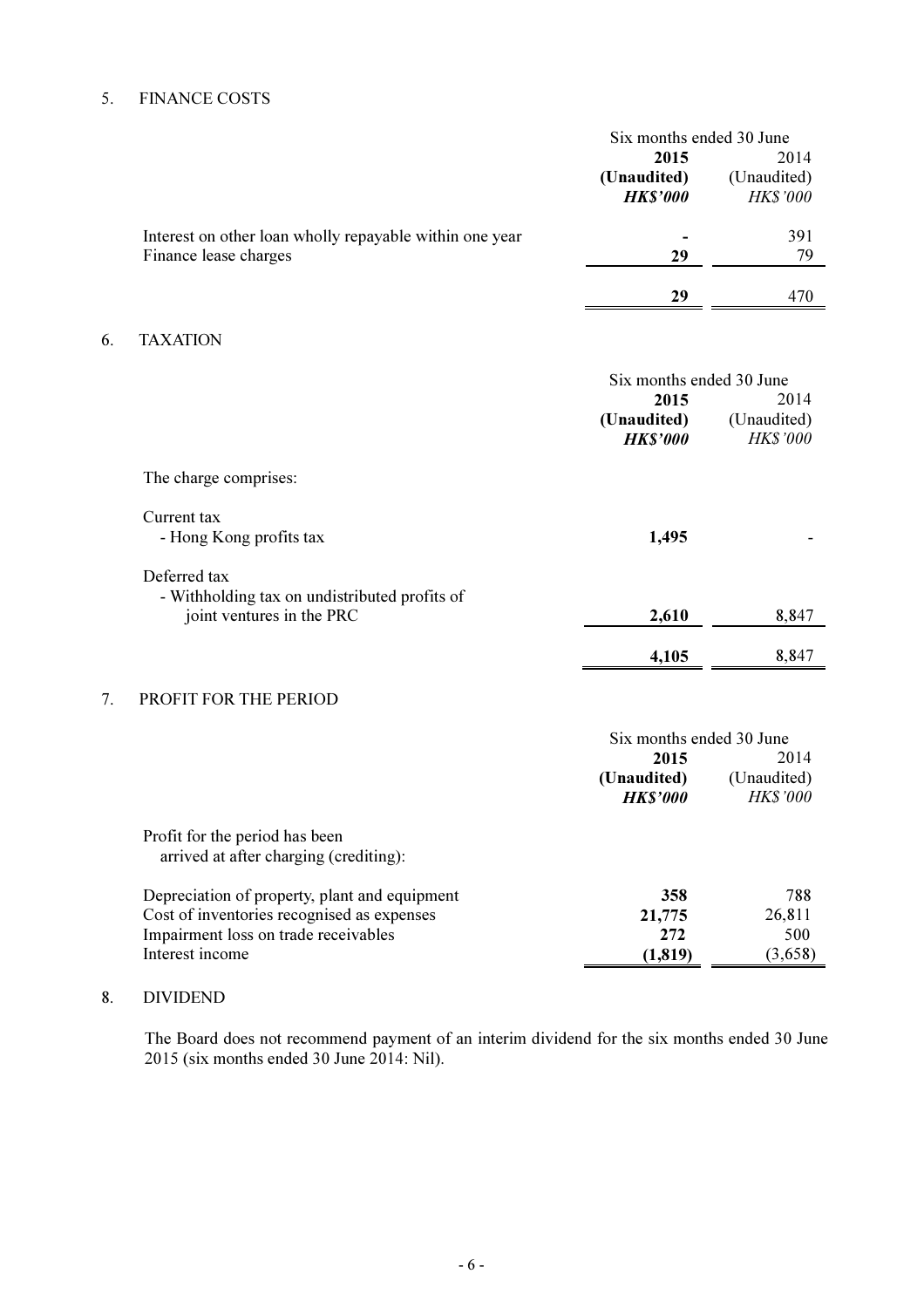### 9. EARNINGS PER SHARE

The calculation of the basic and diluted earnings per share is based on the following data:

|                                                          | Six months ended 30 June |                |
|----------------------------------------------------------|--------------------------|----------------|
|                                                          | 2015                     | 2014           |
|                                                          | (Unaudited)              | (Unaudited)    |
|                                                          | <b>HK\$'000</b>          | <b>HKS'000</b> |
| Profit attributable to owners of the Company             |                          |                |
| for the purpose of basic and diluted earnings per share  | 61,719                   | 63,501         |
|                                                          |                          |                |
|                                                          | Number of shares         |                |
|                                                          | <b>30 June 2015</b>      | 30 June 2014   |
|                                                          | (Unaudited)              | (Unaudited)    |
|                                                          | $\bm{v}$                 | 2000           |
| Weighted average number of ordinary shares               |                          |                |
| for the purpose of basic and dilutive earnings per share | 11,919,198               | 11,919,198     |

Diluted earnings per share for the six months ended 30 June 2015 and 2014 are the same as the basic earnings per share as the computation of diluted earnings per share does not assume the exercise of the Company's share options because the exercise price of those options is higher than the average market price of the Company's shares for both periods.

## 10. TRADE RECEIVABLES, OTHER RECEIVABLES, DEPOSITS AND PREPAYMENTS

 The Group has a policy of allowing average credit period of 0 to 180 days to its trade customers. In addition, for certain customers with long-established relationship and good past repayment histories, a longer credit period may be granted.

 The aged analysis of the trade receivables of HK\$14,275,000 (31 December 2014: HK\$23,053,000) which are included in the Group's trade receivables, other receivables, deposits and prepayments is as follows:

|                                             | 30 June<br>2015<br>(Unaudited)<br><b>HK\$'000</b> | 31 December<br>2014<br>(Audited)<br><b>HKS'000</b> |
|---------------------------------------------|---------------------------------------------------|----------------------------------------------------|
| Within 30 days                              | 4,574                                             | 13,697                                             |
| $31$ to 60 days                             | 3,535                                             | 4,671                                              |
| $61$ to 90 days                             | 4,413                                             | 4,298                                              |
| Over 90 days                                | 1,753                                             | 387                                                |
|                                             | 14,275                                            | 23,053                                             |
| Other receivables, deposits and prepayments | 4,367                                             | 5,510                                              |
|                                             | 18,642                                            | 28,563                                             |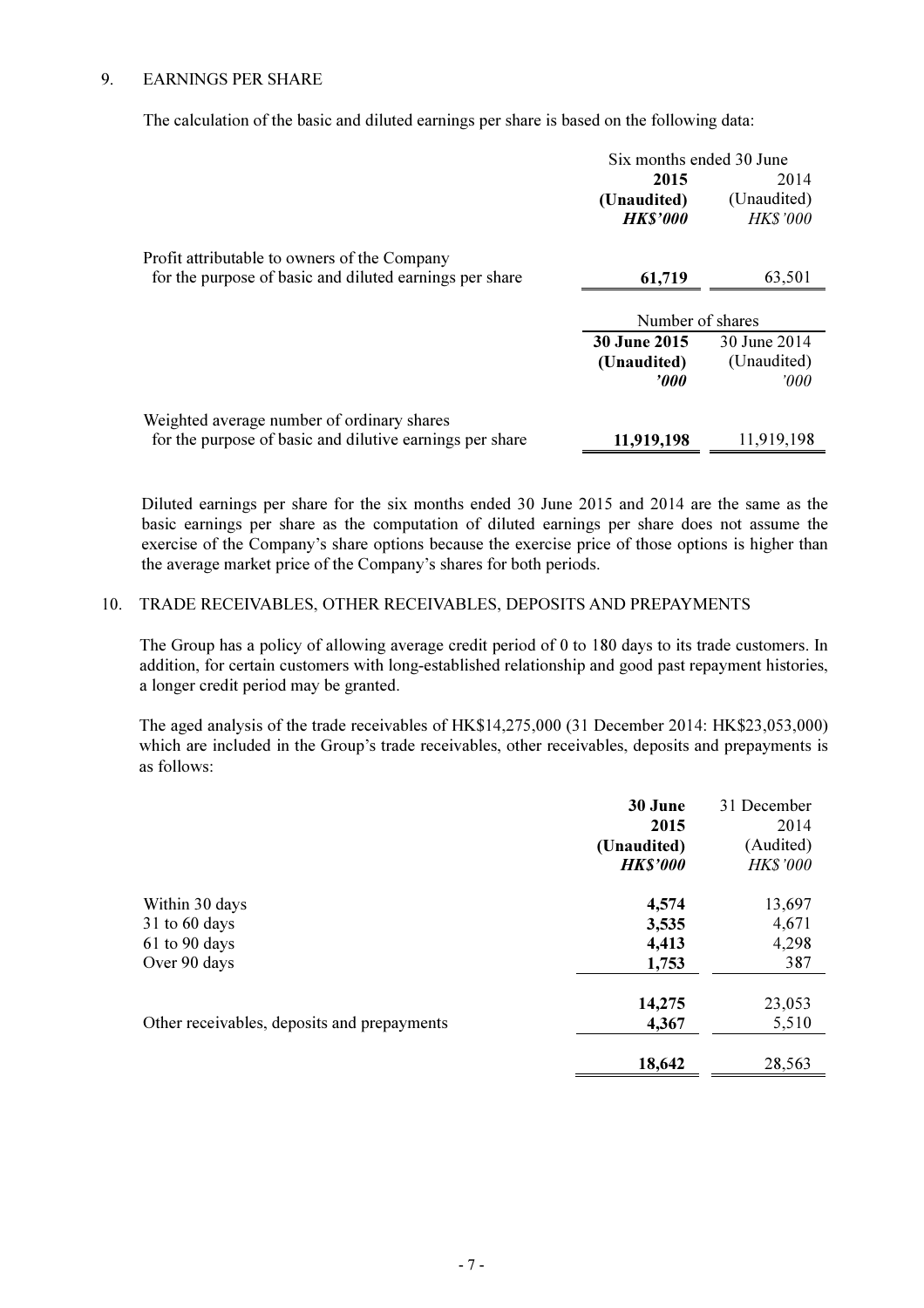### 11. TRADE PAYABLES, OTHER PAYABLES AND ACCRUALS

The aged analysis of the trade payables of HK\$5,702,000 (31 December 2014: HK\$4,496,000) which are included in the Group's trade payables, other payables and accruals is as follows:

|                             | 30 June<br>2015<br>(Unaudited)<br><b>HK\$'000</b> | 31 December<br>2014<br>(Audited)<br><b>HK\$'000</b> |
|-----------------------------|---------------------------------------------------|-----------------------------------------------------|
|                             |                                                   |                                                     |
| Within 30 days              | 3,125                                             | 2,683                                               |
| 31 to 60 days               | 2,566                                             | 1,439                                               |
| 61 to 90 days               | 11                                                | 314                                                 |
| Over 90 days                |                                                   | 60                                                  |
|                             | 5,702                                             | 4,496                                               |
| Other payables and accruals | 45,492                                            | 88,548                                              |
|                             | 51,194                                            | 93,044                                              |

#### 12. CONTINGENT LIABILITIES

The Group had no material contingent liabilities as at 30 June 2015 and 31 December 2014.

#### 13. PLEDGE OF ASSETS

At 30 June 2015, the Group's obligation under finance leases were secured by the lessors' charges over the motor vehicles with carrying value of approximately HK\$941,000 (31 December 2014:HK\$1,263,000).

## 14. OPERATING LEASE COMMITMENTS

 The Group had commitments for future minimum lease payments under non-cancellable operating leases in respect of office premises which fall due as follows:

|                                       | 30 June         | 31 December     |
|---------------------------------------|-----------------|-----------------|
|                                       | 2015            | 2014            |
|                                       | (Unaudited)     | (Audited)       |
|                                       | <b>HK\$'000</b> | <b>HK\$'000</b> |
| Within one year                       | 2,351           | 2,445           |
| In the second to fifth year inclusive | 910             | 1,299           |
|                                       | 3,261           | 3,744           |

#### 15. CAPITAL COMMITMENTS

At 30 June 2015 and 31 December 2014, the Group had no material capital commitments.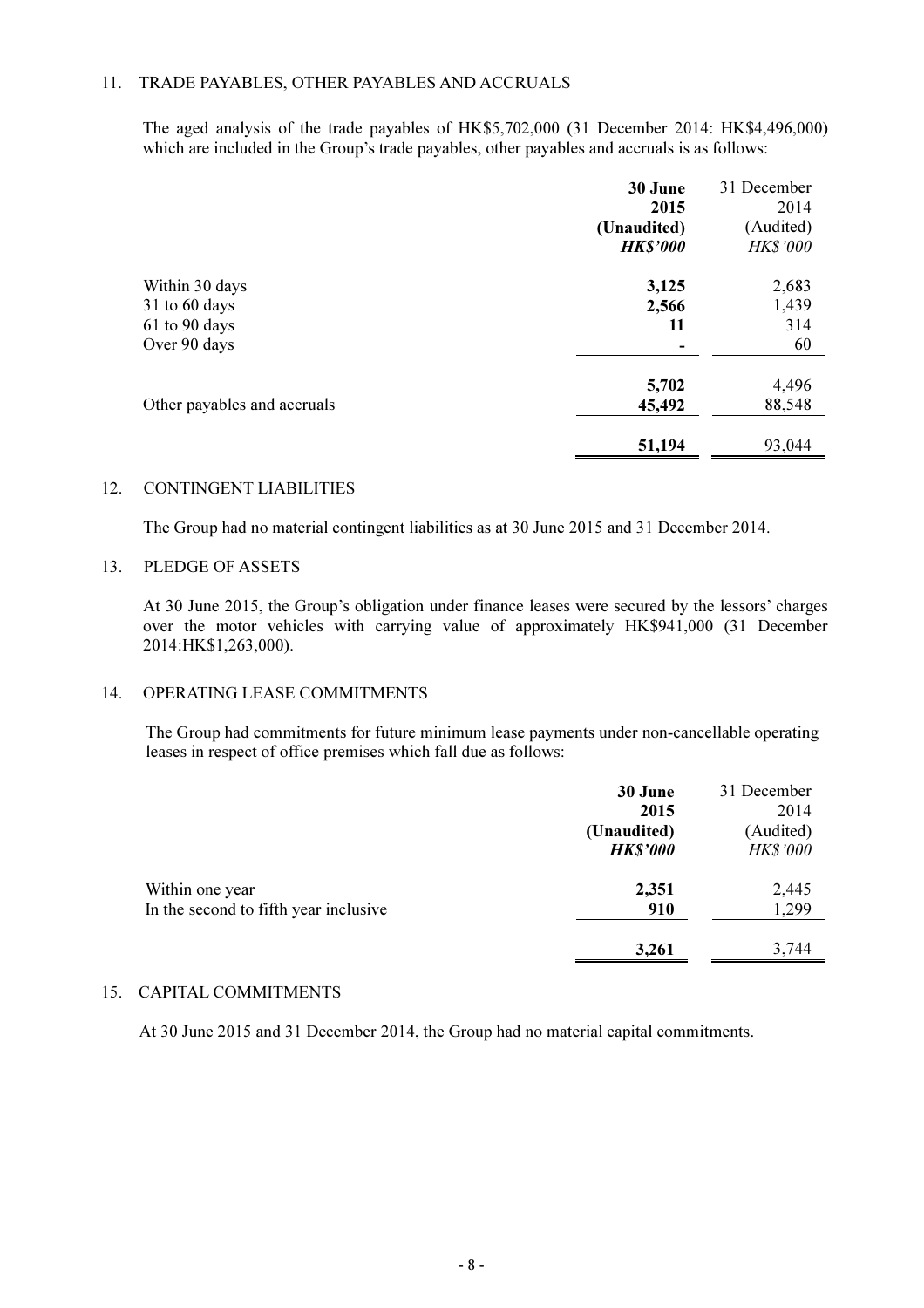### 16. SUBSEQUENT EVENT

On 21 July 2015, Harvest Castle Holdings Limited (the "Purchaser"), a wholly-owned subsidiary of the Company, entered into a sale and purchase agreement with Mr. Wong Lik Ping ("Mr. Wong") in relation to acquisition of the entire issued share capital of China Ever Grand Capital Group Limited (the "Target Company") and the shareholder loan due by the Target Company to Mr. Wong at total consideration of RMB170,847,000 (equivalent to approximately HK\$208,350,000). Mr. Wong is an executive director, the chairman of the Board and a substantial shareholder of the Company. The transaction constitutes a connected transaction and a very substantial acquisition of the Company under the Listing Rules. Details of the transaction are set out in the Company's announcements dated 21 and 23 July 2015. As at the date of this announcement, the transaction is not yet completed.

## MANAGEMENT DISCUSSION AND ANALYSIS

## **Business Review and Financial Performance**

The Group's turnover for the six months ended 30 June 2015 increased by 364.1% to approximately HK\$197.8 million as compared with the corresponding period in 2014. The increase in turnover was mainly due to increase in gross proceeds from sales of held for trading investments. Segmental revenue of polishing materials and equipment segment decreased by 15.6% to approximately HK\$23.0 million for the six months ended 30 June 2015, as compared with the same period last year. The decrease in the revenue of polishing materials and equipment division was mainly due to decrease in sales in the PRC.

Rizhao Lanshan Wansheng Harbour Company Limited ("Rizhao Lanshan") is engaged in provision of terminal and logistics services including loading and discharging, storage and transfer of iron ore, steel products, timber and other goods and leasing of terminal facilities and equipment in Lanshan Harbour, Rizhao Port, Shandong Province of the PRC. Segment profits of the terminal and logistics services division and investment division for the period amounted to approximately HK\$17.1 million and HK\$57.4 million respectively. Segment loss of the polishing materials and equipment division for the period amounted to approximately HK\$4.7 million.

Profit for the six months ended 30 June 2015 attributable to the owners of the Company was approximately HK\$61.7 million (six months ended 30 June 2014: HK\$63.5 million). The profits from share of results of joint ventures were decreased from approximately HK\$88.5 million for the six months ended 30 June 2014 to approximately HK\$26.3 million for the six months ended 30 June 2015, mainly due to decrease in profit of Rizhao Lanshan. During the six months ended 30 June 2015, the Group records gain on disposals of held for trading investments of approximately HK\$11.9 million, increase in fair value of held for trading investments of approximately HK\$25.8 million and increase in fair value of convertible bonds designated as financial assets at fair value through profit or loss of approximately HK\$28.9 million.

### Liquidity and Financial Resources

As at 30 June 2015, the Group had no interest-bearing loans (31 December 2014: nil).

As at 30 June 2015, current assets of the Group amounted to approximately HK\$521.8 million (31 December 2014: HK\$524.2 million). The Group's current ratio (measured as total current assets to total current liabilities) was approximately 5.77 times as at 30 June 2015 as compared with 4.01 times as at 31 December 2014. At 30 June 2015, the Group had total assets of approximately HK\$1,428.0 million (31 December 2014: HK\$1,403.6 million) and total liabilities of approximately HK\$111.4 million (31 December 2014: HK\$149.6 million), representing a gearing ratio (measured as total liabilities to total assets) of 7.8% as at 30 June 2015 as compared with 10.7% as at 31 December 2014.

## **Litigations**

The Group has no material litigation as at 30 June 2015 and 31 December 2014.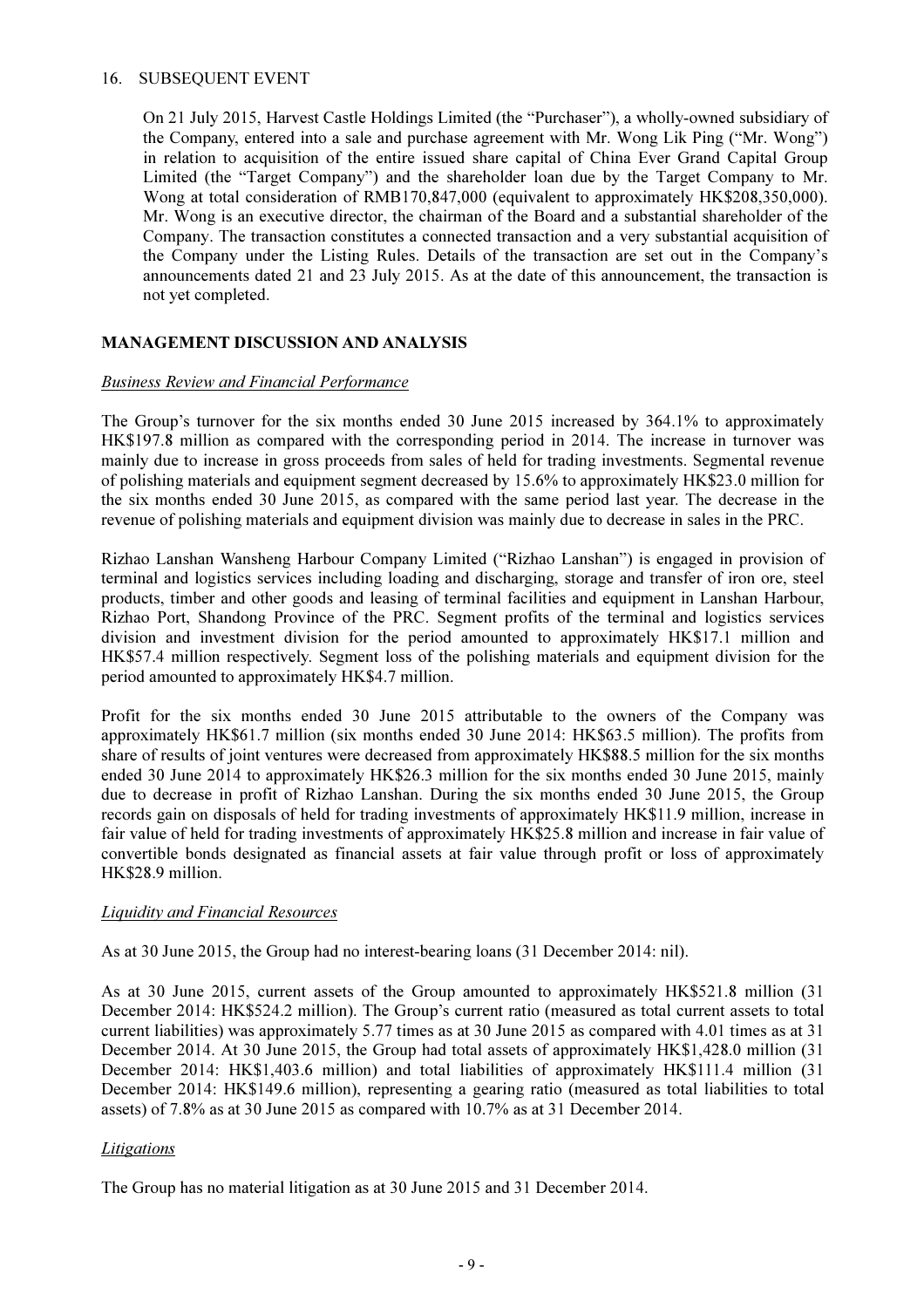## Foreign Exchange Exposures

The Group's purchases and sales are mainly denominated in United States dollars, Hong Kong dollars and Renminbi. The operating expenses of the Group are either in Hong Kong dollars or Renminbi. The Group's treasury policy is in place to monitor and manage its exposure to fluctuation in exchange rates.

## Outlook

Although with the benefit of the depreciation of RMB recently, the management of the Group is still cautious of the outlook of the polishing materials and equipment business locally and internationally. The Group will continue to explore effective cost-saving measures, concentrate on selling products with high profit margin, expand its distribution networks and develop new products in order to improve the profitability of the business segment.

Due to the recent extreme unstable market conditions, the Group will take a conservative approach towards its investment portfolio and strategies in order to improve the performance of the investment segment.

Due to the slowdown of China economy and the rather weak performance of China import and export industry, the performance of terminal and logistics services segment for the first six months was disappointing and it is expected that with the benefit of depreciation of RMB and the support of import and export policy of the PRC government, the performance of the terminal and logistics services segment will slowly pick up for the second half year.

As announced by the Group previously, it will expand its business into the finance lease industry by acquiring interests in a PRC finance lease company. If the acquisition is successful, it is expected that the business will generate a positive contribution to the Group's overall performance and will be beneficial to the shareholders.

The management of the Group will continue to use their best endeavor to strengthen and strive for improvements in the performance of all the Group's business segments and to enhance the long-term growth potential of the Group.

### Employees and Remuneration

As at 30 June 2015, the Group had 37 employees (excluding employees of the Company's joint ventures) in Hong Kong and the PRC. The employees are remunerated with basic salary, bonus and other benefits in kind with reference to industry practice and their individual performance.

## PURCHASE, REDEMPTION OR SALE OF LISTED SECURITIES

Neither the Company, nor any of its subsidiaries purchased, sold or redeemed any of the listed securities of the Company during the six months ended 30 June 2015.

### CORPORATE GOVERNANCE

The Board considers that good corporate governance of the Company is crucial to safeguarding the interests of the shareholders and enhancing the performance of the Group. The Board is committed to maintaining and ensuring high standards of corporate governance. The Company has applied the principles and complied with all the applicable code provisions of the Corporate Governance Code and Corporate Governance Report as set out in Appendix 14 of the Listing Rules for the six months ended 30 June 2015, except for the following deviations: